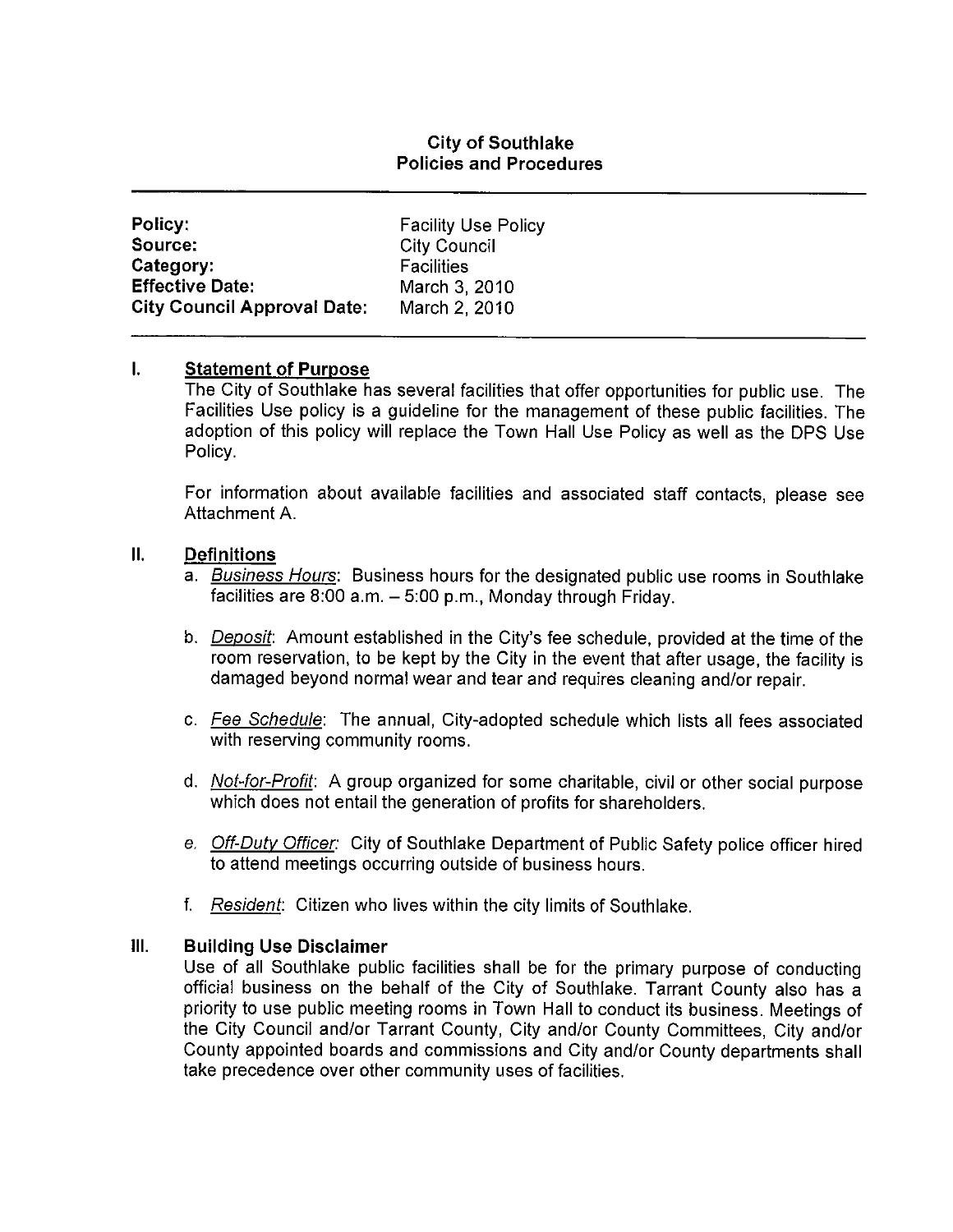The City of Southlake shall have the authority to schedule priority functions that may necessitate the removal of community use activities previously scheduled. If such change is required, the appropriate staff person shall notify the contact person identified on the reservation request form as soon as possible and will attempt to suggest and offer space in another City facility to hold the event.

As the county is a partial owner in the Town Hall facility, they may schedule events in their areas (identified in the interlocal agreement entered into by the City and County) as desired; however they will coordinate all scheduled meetings outside of their designated areas with the City Manager's Office.

### IV. **General Guidelines**

- a. Building Use: City facilities are not available to for-profit, for commercial uses or for the promotion or sale of products. Facilities are available for public uses, community benefits and not-for-profit uses, unless otherwise restricted. Approval for events or meetings in city facilities will be considered in accordance with the following criterion:
	- j. The requesting organization is a not-for-profit organization.
	- ii. The request is reasonably related to City or County business.
	- The requesting organization is based in Southlake, that is its Post Office iii. address is a Southlake address, or that a majority of its members, including officers, reside in the City of Southlake, or that the proposed use is deemed a community benefit.
	- The event is requested in sufficient lead time for staff to determine impact on iv. the facility and previously scheduled events.
	- The sponsoring organization agrees to indemnify and hold harmless the City V. and its agents and is capable of carrying sufficient liability insurance as may be required.
	- The sponsoring organization will provide a deposit and any other necessary vi. fees as may be required by the City's fee schedule.
	- The event will not cause detrimental impact to City staff and available vii. resources, or to the physical capacity of the requested location to host the vent including but not limited to:
		- 1. The parking capacity at the requested location and the potential impact of the requested event on other planned events
		- The number of planned participants and the traffic impact upon the  $2<sub>1</sub>$ requested location
		- 3. Other scheduled events and/or uses of the requested location that increase the usage of the requested location above the recommended capacity.

Appropriate staff as designated by the City Manager or her designee may approve events that meet the criteria described. If the event does not meet these criteria. or the application is denied, the requesting organization may petition the City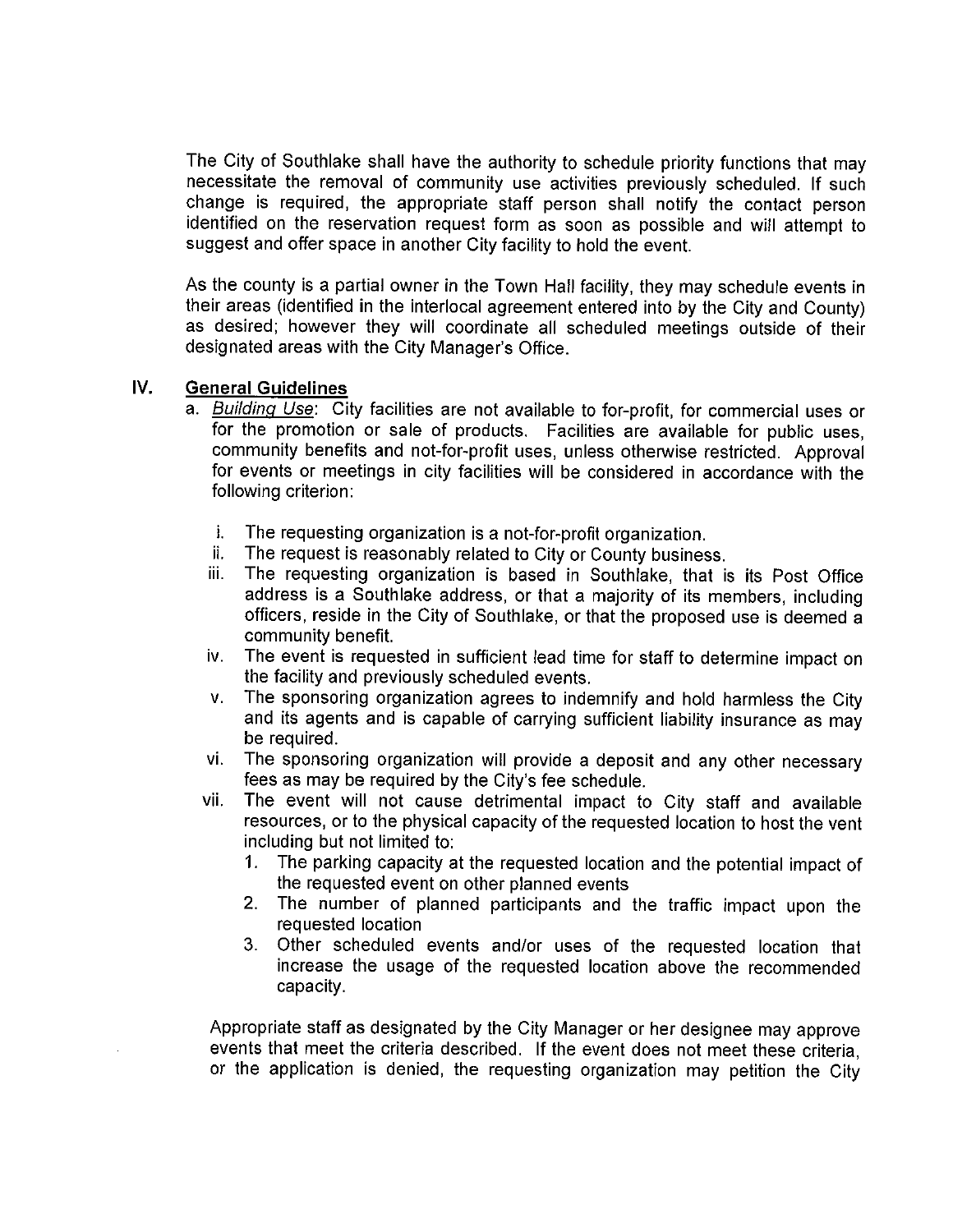Manager for review and recommendation of approval or denial to the City Council. The City Council's decision shall be final.

Use of the City Council Chambers and Executive Conference Room shall be reserved for City of Southlake decision-making and other appointed bodies.

- b. Application Submission: Written requests in the standard format for reservations shall be submitted to the appropriate staff for review. In order to consider a request, the City of Southlake must receive the Facility Use Request form within at least ten (10) business days prior to the requested time. See Attachment B for form.
- c. Application Review: Staff shall review all requests and notify applicant of approval or disapproval within two business days of submission.
- d. Cancellation and Scheduling of Multiple Dates: The City of Southlake requires notice of any cancellations within a forty-eight (48) hour period prior to the reservation time. Failure to comply will be grounds for the City's denial of the privilege or reserving facilities in Southlake in the future.

In order to maximize the availability of the facility for community use, consideration of requests will be on a case-by-case basis. Multiple dates for community use submitted at one time will not be approved. Community groups that would like to use the rooms on an ongoing weekly or monthly basis may submit one reservation request for three months worth of use. During the last month of the current reservation quarter the group may then submit a request for another three month segment of use.

- e. Alcohol: The use of alcohol at City facilities is not allowed. However, for events held outside of normal business hours, a variance to this requirement may be granted upon request, at the discretion of the City Manager. A variance shall not be granted by the City Manager unless a written request is submitted which demonstrates:
	- Special circumstances exist which are particular to the applicant's event, i.
	- Applicant has agreed to hire an off-duty officer for the duration of the event, ii.
	- That the use of the facility by other groups will not be adversely affected by iii. granting the variance, and
	- iv. The organization has met the following insurance requirements:
		- Any organization or association that desires to serve alcohol while utilizing public facilities belonging to the City of Southlake shall be required to provide proof of insurance. Such organizations shall have a general liability policy, naming the City as an additional insured for an amount of at least one million dollars (\$1,000,000) for personal injury or death arising out of any one occurrence and property damage insurance in an amount of not less than five hundred thousand dollars (\$500,000) for damage to property arising out of any one occurrence. Organizations subject to this provision shall be required to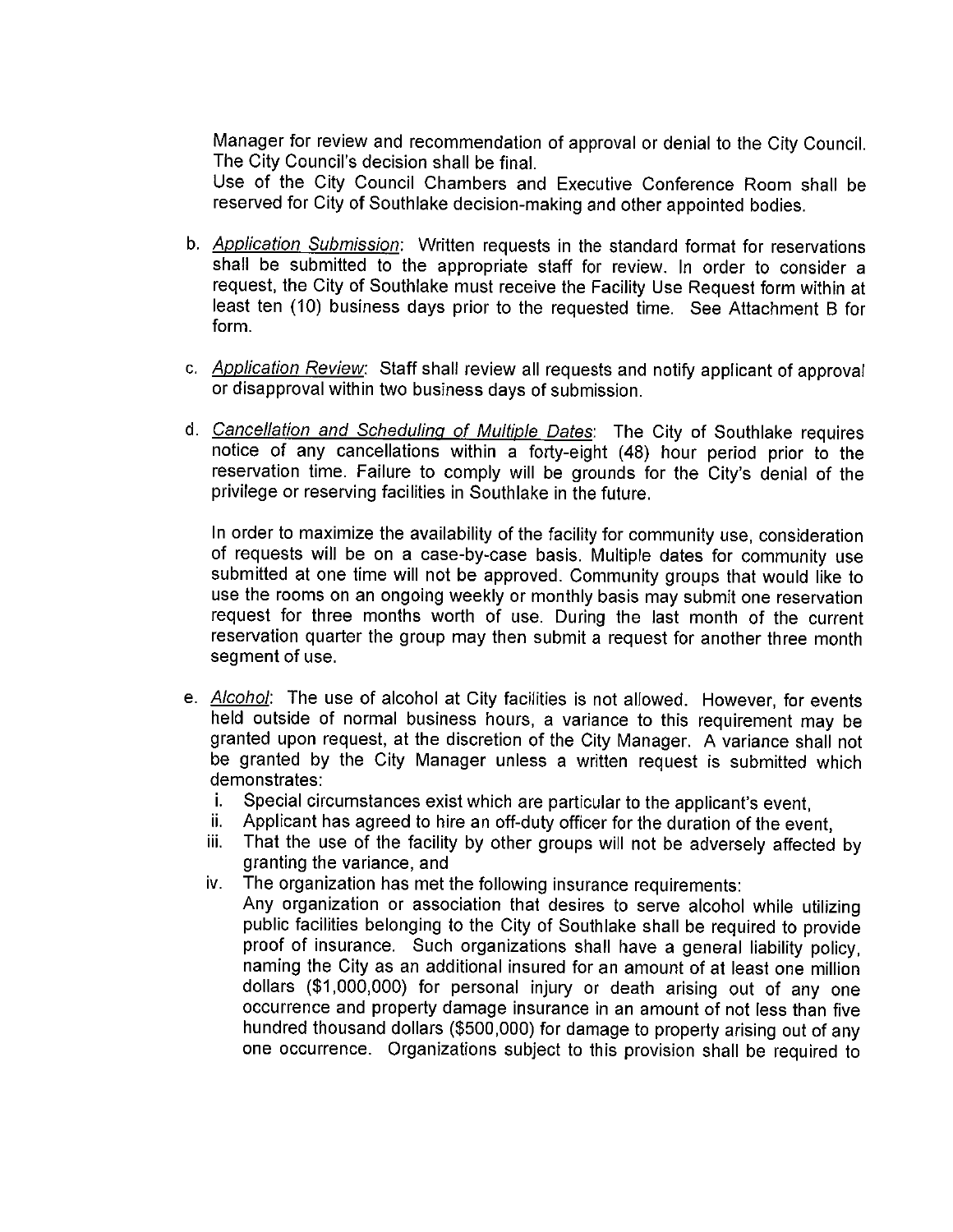submit to the City of Southlake proof of insurance in a form acceptable to the City Attorney prior to approval of requested variance.

- f. Smoking: Smoking is not permitted in City facilities.
- g. Possession of Firearms: Civilian possession of firearms is prohibited in City facilities.
- h. *Equipment*: Due to the sophisticated systems within City of Southlake facilities and limited staffing, utilization of facilities' audio / visual equipment is prohibited.
- i. Amplification During Business Hours: As community rooms are located in City facilities where the business of the City and County is operated, amplification through the use of microphones and speakers is not allowed during business hours in order to minimize the disruption to those working adjacent to or in close proximity of these community rooms.
- $V_{\perp}$ Facilities: See Attachment A for a list of facilities available for public use.
- VI. **Fees and Deposit:** A usage fee and deposit, as specified in the City's fee schedule, is to be paid prior to the usage date and within forty-eight (48) hours of application approval.

Proof of payment of the applicable fee must be received by the appropriate staff within a forty-eight (48) hour period from the approval date, or the approved request is subject to be invalidated. Deposits will be returned to the applicant upon staff review and approval of the condition of the areas utilized by the individual and/or organization. If a determination is made that the facility is damaged beyond normal wear and tear, the submitted deposit will be retained by the City.

VII. Requirement of Off-Duty Police Officer - At certain facilities, when events are held outside of business hours with no staff member present, the person making the reservation is required to hire an off-duty police officer to be present for the event. See Attachment A for list of applicable facilities.

The organization submitting a reservation request must pay the cost of a Department of Public Safety Police Officer to be present during the reservation period. Approval of requests during non-business hours is subject to the availability of a police officer to be present during this time. Forms for requesting an off-duty police officer are located in Attachment C of this document.

### VIII. **Signage and Decoration**

Any interior or exterior decorations and signage may not be affixed to any walls, furniture, finishings, equipment, or be placed in the ground inside or outside the City facility unless prior approval is obtained.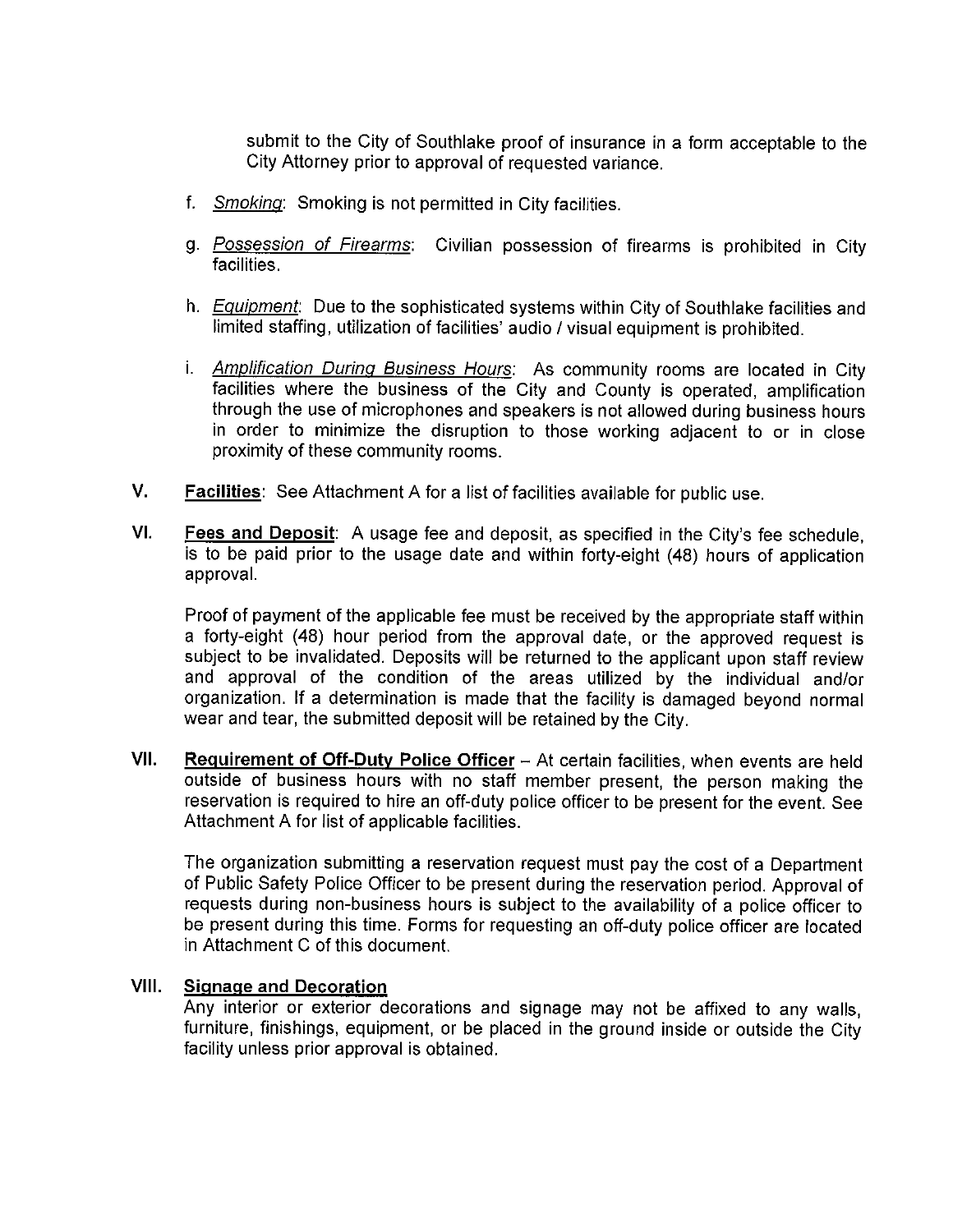### IX. **Public Art Displays**

The display of public art is a permitted use in City facilities. Public art display requests are subject to the public art guidelines as outlined by the Southlake Arts Council and City Council. The placement of public art is left to the discretion of city staff, and will be addressed in the approval process. Public art is subject to all terms within the Facilities Use Policy.

### Χ. **Fundraising Events in Public Facilities**

- a. Authorized Fundraising Events: City-initiated events and events approved by the City Council as a budgeted special event are allowed in City facilities. All other fundraising events by outside organizations must meet the criteria of Section IV.a.
- b. Fundraising Events by Not-for-Profit Organizations: Organizations requesting use of public facilities for fundraising events shall complete and submit an application to the appropriate staff as indicated in Attachment A. Generally, the City will grant approval only for events which meet the criteria listed in Section IV a of this policy.

### XI. **Individual and/or Group Responsibilities**

- a. *Facility Setup*: The responsibility for setting up tables and chairs (if applicable) shall remain with the individuals or the organization making the reservation. The City does not provide staffing or materials to aid in the setup or cleanup of the facility.
- b. Damages: Individuals or groups making reservations are responsible for any damage to the facility during the reservation period, and deposits may be retained by the City for damages that exceed normal wear and tear. In addition, the City reserves the right to assess additional charges for damages as warranted, and that individuals and/or groups are subject to applicable criminal and/or civil penalties. Finally, damages to the facility by individuals or groups may result in the denial of future reservation requests.
- c. *Facility Clean-Up*: If applicable, tables, chairs, and any provided equipment must be returned to the original arrangement when the use of the facility is complete. Individuals and organizations must remove all trash, equipment, and other items at the end of the reservation time. Facilities must be left in good, clean condition when the activity is complete. Individuals and/or organizations making the reservation are responsible for turning off all lights and securing the facility.
- XII. **Compliance with Applicable Procedures, Policies and Pertinent Ordinances** Users of City facilities must comply with procedures, policies, restrictions, and all pertinent ordinances of the City of Southlake. Any questions regarding items not listed in this policy should be referred to the City Manager's Office.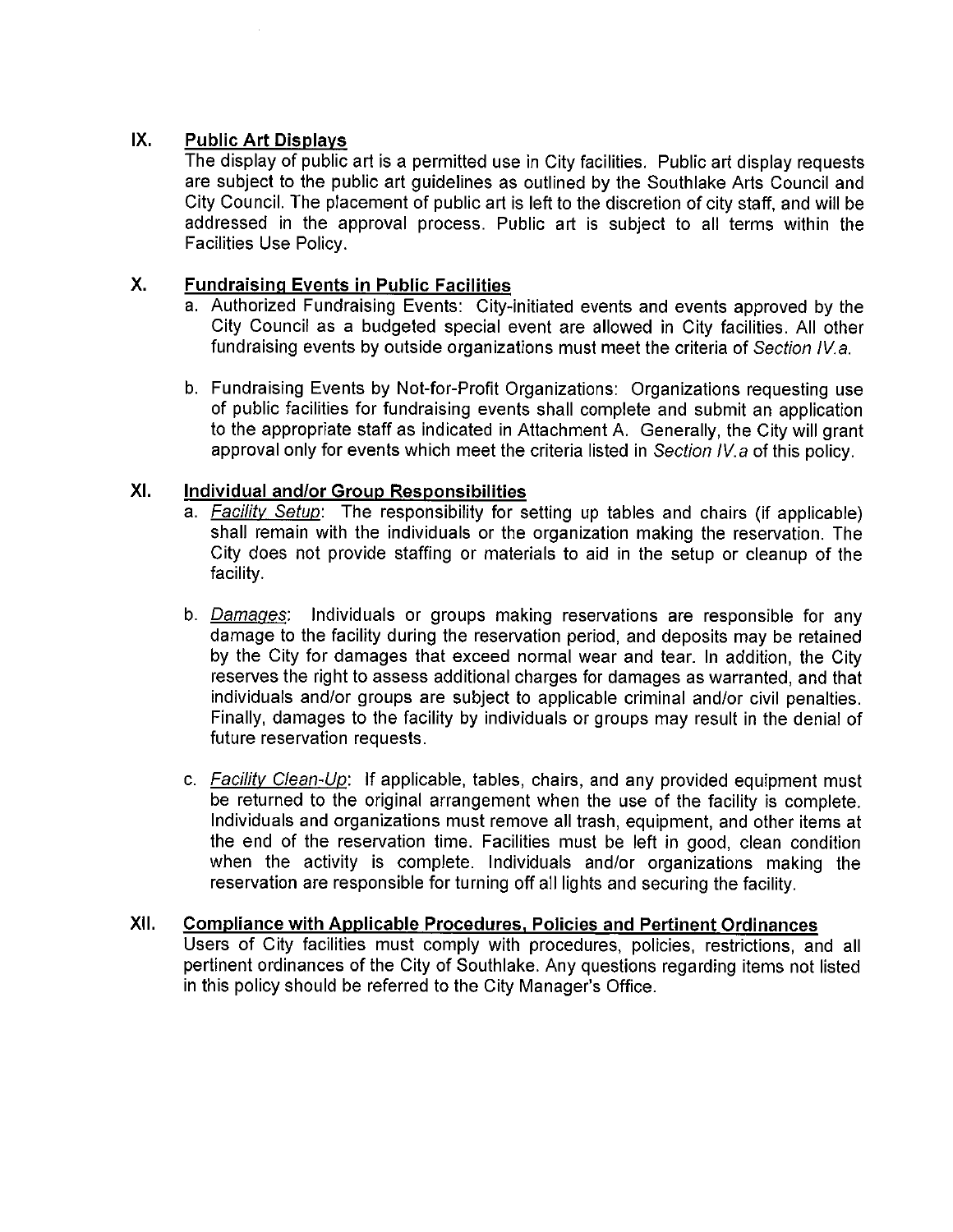### XIII. Intent of Non-Discrimination

The City will not discriminate against any person or persons because of their age, sex, race, religion, color, or natural origin, not will the City permit the individuals or organizations making the reservations to engage in such discrimination.

### XIV. **Releases of Liability:**

The City assumes no responsibility for personal injury or injury to or loss of property brought or placed in the facility in connection with the use of the facility. By submitting the use application, the applicant agrees to indemnify and hold harmless the City of Southlake, its officers, agents, servants, and employees from and against any and all claims or suits for bodily injury, illness, death, personal injury, or property damage (including, without limitation, reasonable fees and expenses of attorney, expert witnesses and other consultants) arising out of applicant's use of the facility, or arising out of any act or omission committed by the applicant, its officers, employees, agents, guests, and invitees, in connection with the activities conducted under this agreement. THIS INDEMNIFICATION AND HOLD HARMLESS AGREEMENT **SHALL SPECIFICALLY INCLUDE ANY CLAIMS ARISING FROM THE** NEGLIGENCE OR THE CITY, ITS AGENTS, OFFICIALS AND EMPLOYEES.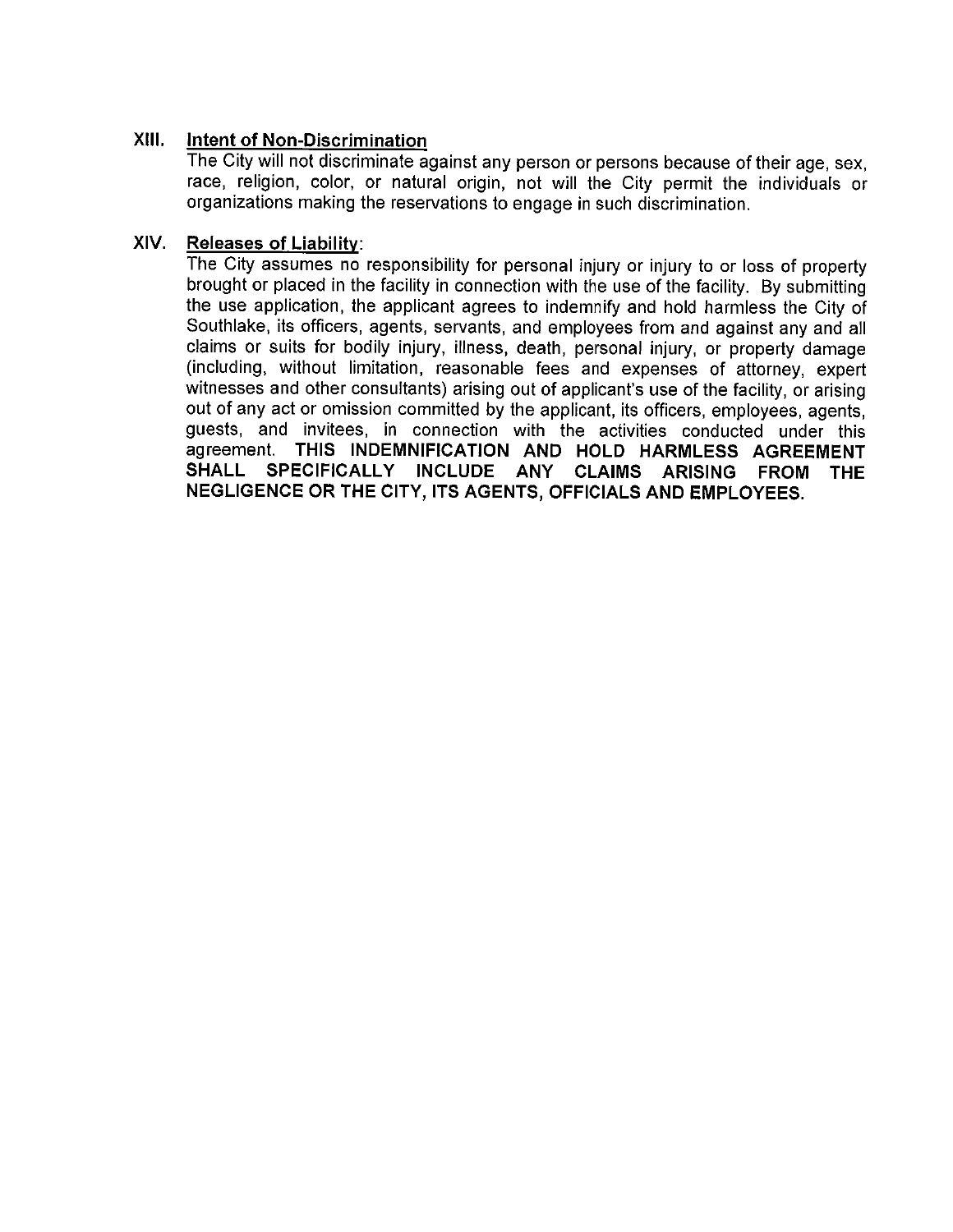# Attachment A<br>List of Available Facilities

| <b>Facility</b>               | <b>Available Room</b>      | <b>Staff Contact</b>                       |
|-------------------------------|----------------------------|--------------------------------------------|
| Town Hall                     | Third Floor Training Rooms | <b>City Manager's Office Assistant</b>     |
| Town Hall                     | Foyer Area                 | City Manager's Office Assistant            |
| <b>DPS Headquarters</b>       | <b>Community Room</b>      | <b>Police Services Office Assistant</b>    |
| <b>DPS West Station</b>       | <b>Community Room</b>      | <b>Police Services Office Assistant</b>    |
| <b>Senior Activity Center</b> | Meeting room               | <b>Community Services Office Assistant</b> |
| The Lodge                     | <b>Entire facility</b>     | <b>Community Services Office Assistant</b> |

 $\label{eq:2.1} \frac{1}{\sqrt{2}}\left(\frac{1}{\sqrt{2}}\right)^{2} \left(\frac{1}{\sqrt{2}}\right)^{2} \left(\frac{1}{\sqrt{2}}\right)^{2} \left(\frac{1}{\sqrt{2}}\right)^{2} \left(\frac{1}{\sqrt{2}}\right)^{2} \left(\frac{1}{\sqrt{2}}\right)^{2} \left(\frac{1}{\sqrt{2}}\right)^{2} \left(\frac{1}{\sqrt{2}}\right)^{2} \left(\frac{1}{\sqrt{2}}\right)^{2} \left(\frac{1}{\sqrt{2}}\right)^{2} \left(\frac{1}{\sqrt{2}}\right)^{2} \left(\$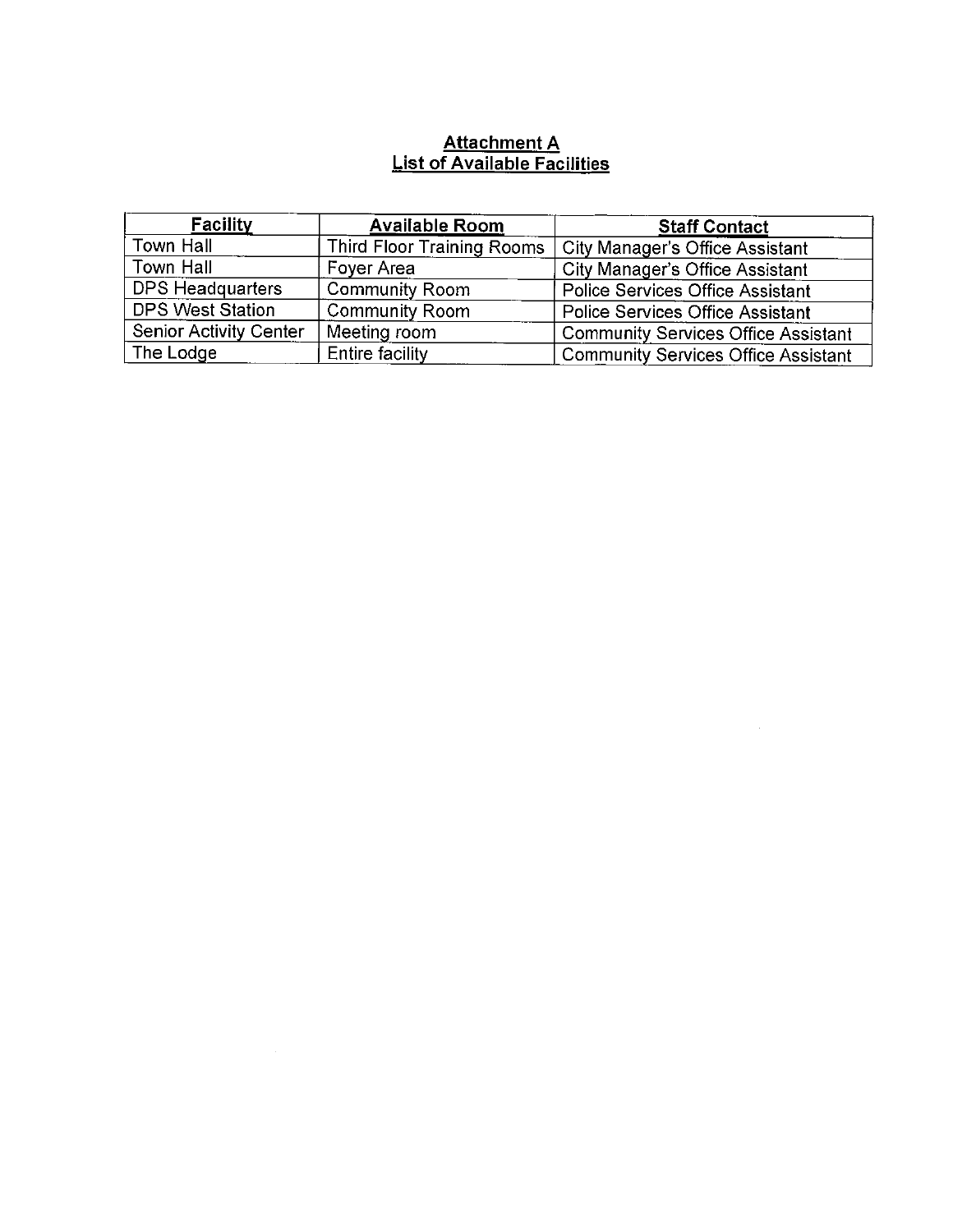Please Note: All reservations are taken on a first-come, first-served basis. Rental Fee, Deposit, and Off-Duty Officer Reservation (if necessary) are due prior to reservation confirmation.

| <b>Town Hall</b><br><b>O</b> Training Room A<br><b>O Training Room B</b><br>O Training Room C<br>O Training Room D (kitchen included)<br>$O$ Foyer | <b>DPS Facilities</b><br>O Headquarters Community Room<br>O West Community Room | <b>Community Services</b><br><b>O</b> Senior Activity Center<br><b>O</b> The Lodge |                                  |
|----------------------------------------------------------------------------------------------------------------------------------------------------|---------------------------------------------------------------------------------|------------------------------------------------------------------------------------|----------------------------------|
|                                                                                                                                                    | <b>CONTACT INFORMATION</b>                                                      |                                                                                    |                                  |
|                                                                                                                                                    |                                                                                 |                                                                                    |                                  |
|                                                                                                                                                    |                                                                                 |                                                                                    |                                  |
|                                                                                                                                                    |                                                                                 |                                                                                    |                                  |
| Alternative Contact:                                                                                                                               |                                                                                 |                                                                                    |                                  |
|                                                                                                                                                    |                                                                                 |                                                                                    |                                  |
|                                                                                                                                                    | <b>EVENT INFORMATION</b>                                                        |                                                                                    |                                  |
|                                                                                                                                                    |                                                                                 |                                                                                    |                                  |
|                                                                                                                                                    |                                                                                 |                                                                                    |                                  |
|                                                                                                                                                    |                                                                                 | Non-Profit: Yes ______ No _____                                                    |                                  |
| Is this event a fundraiser?                                                                                                                        |                                                                                 |                                                                                    |                                  |
| Does your organization maintain a Southlake Mailing address or PO Box?                                                                             |                                                                                 |                                                                                    | No                               |
| Does your event provide a community benefit? If yes, explain below.                                                                                |                                                                                 |                                                                                    |                                  |
| Do a majority of your members, including officers, reside in Southlake?                                                                            |                                                                                 | $Yes \_\_$                                                                         | $No \underline{\hspace{1cm}}$    |
| Will your event cause any impact on City Staff or City resources?                                                                                  |                                                                                 |                                                                                    |                                  |
| Is your group willing to indemnify and hold harmless the City of Southlake?                                                                        |                                                                                 |                                                                                    |                                  |
| Does your organization carry liability insurance?                                                                                                  | Yes _________ No ________                                                       |                                                                                    | Amount: \$ _____________________ |
|                                                                                                                                                    |                                                                                 |                                                                                    |                                  |
|                                                                                                                                                    |                                                                                 |                                                                                    |                                  |
|                                                                                                                                                    |                                                                                 |                                                                                    |                                  |
|                                                                                                                                                    |                                                                                 |                                                                                    |                                  |

\* If more space is needed, please continue on an additional piece of paper and attach to this form. (continued on next page)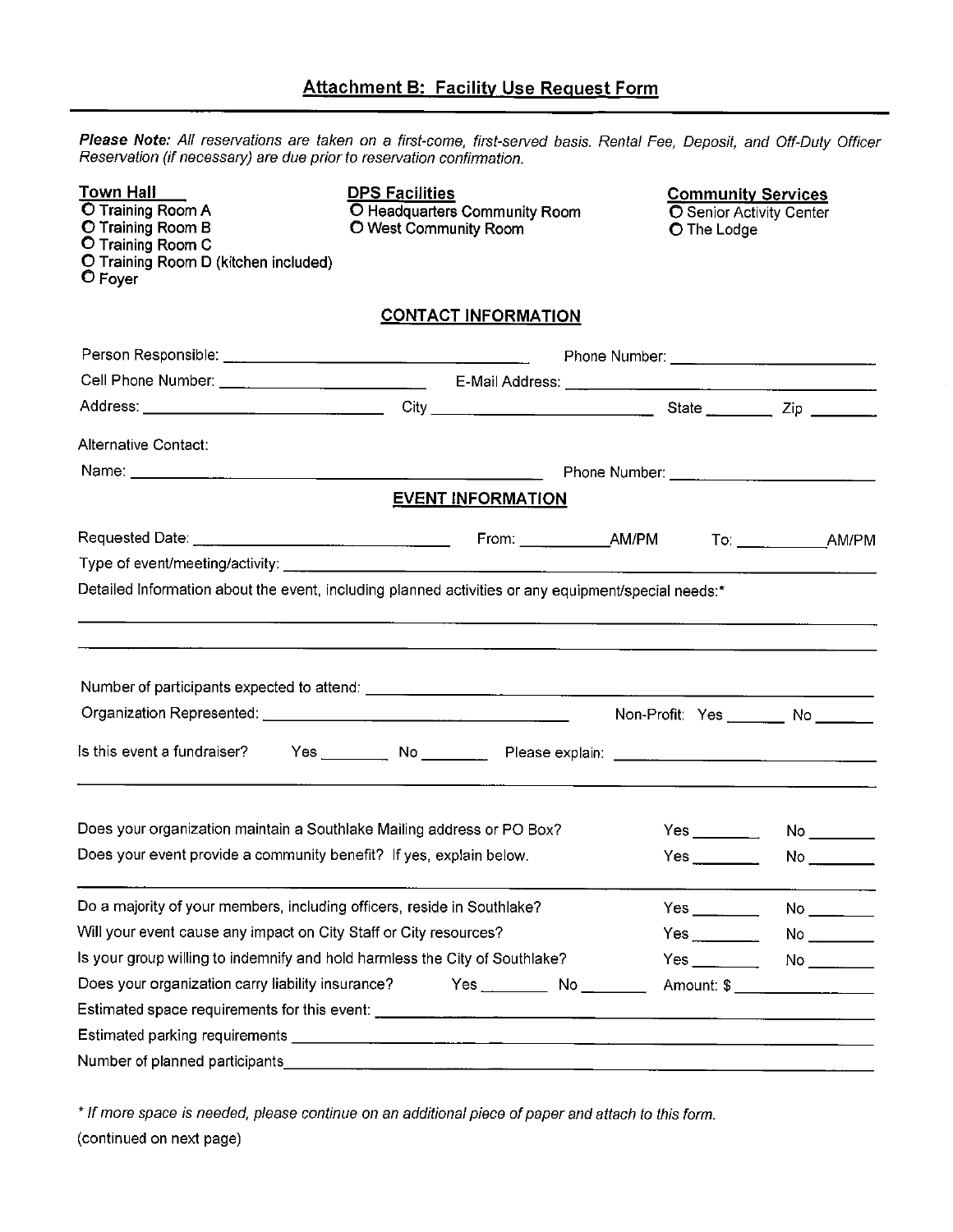## **FACILITY USE POLICY COMPLIANCE:**

The applicant acknowledges that the City assumes no responsibility for personal injury or injury to or loss of property brought or placed in the facility in connection with the use of the facility. Applicant agrees to indemnify and hold harmless, and by executing this application and agreement, does indemnify and hold harmless, the City of Southlake, its officers, agents, servants, and employees from and against any and all claims or suits for bodily injury, illness, death, personal injury, or property damage (including, without limitation, reasonable fees and expenses of attorney, expert witnesses and other consultants) arising out of applicant's use of the facility, or arising out of any act or omission committed by the applicant, its officers, employees, agents, guests, and invitees, in connection with the activities conducted under this agreement. THIS INDEMNIFICATION AND HOLD HARMLESS AGREEMENT SHALL SPECIFICALLY INCLUDE ANY CLAIMS ARISING FROM THE NEGLIGENCE OR THE CITY, ITS AGENTS, OFFICIALS AND EMPLOYEES.

Please thoroughly read through the Facilities Use Policy attached to this form. By signing below, you are stating that you understand the rules and regulations pertaining to Southlake facilities and their proper use. Furthermore, you fully agree to abide by and uphold these rules throughout your reservation and leave the facility in the same condition in which you found it. Failure to abide by these rules may result in forfeiture of security deposit and denial of future use of City of Southlake facilities.

| Signature of Applicant: | Jate |
|-------------------------|------|
|                         |      |

## **EVENTS REQUESTING TO SERVE ALCOHOL:**

With submittal of this application, the petitioner agrees to indemnify and hold harmless the City of Southlake, its officers, agents, servants, and employees, from and against any and all claims or suits for bodily injury, illness, death, personal injury or property damage (including, without limitation, reasonable fees and expense of attorney, expert witnesses and other consultants) arising out of any negligent act or omission committed of the petitioner, its officers, employees, and agents, in connection with the activities conducted under this agreement. This indemnification shall specifically include any claims arising from the negligence of the city, its agents, officials, and employees.

The petitioner at its own expenses, shall obtain and keep in force during the term of the event public liability insurance as will protect the petitioner and the City from all claims for damages to property and person, and such insurance policy shall carry the City of Southlake as an additional insured.

## IN THE EVENT OF AN EMERGENCY, CONTACT D.P.S. AT 817-743-4524 or 911

| FOR OFFICE USE ONLY: |                                           |  |
|----------------------|-------------------------------------------|--|
|                      |                                           |  |
|                      |                                           |  |
|                      |                                           |  |
|                      | Check ______ Cash______ Credit ____       |  |
|                      | Amount Refunded: <b>Amount Refunded</b> : |  |
|                      | Date Refunded: ________________________   |  |
|                      |                                           |  |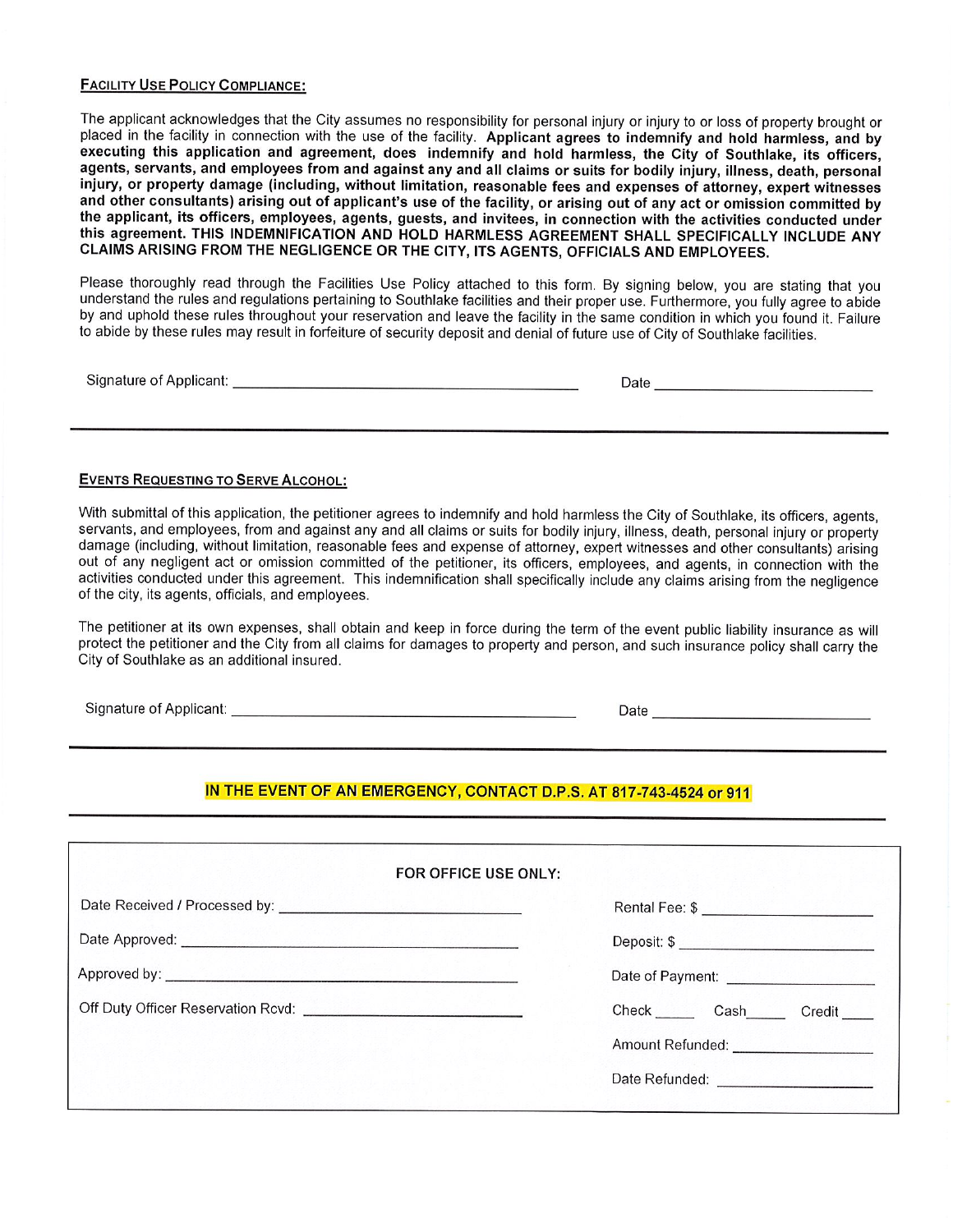

SOUTHLAKE



**Police Department**

## **Off Duty Work Agreement**

**Off-Duty Request Contacts:**

Cpl. Mike Bedrich 600 State Street Southlake, TX 76092 Phone: 817–748–8137 Fax: 817–748–8374 [mbedrich@ci.southlake.tx.us](mailto:mbedrich@ci.southlake.tx.us)

> After Hours Dispatch 817–743–4522

## **Important Information:**

The current off-duty rate is \$40.00 per hour with a two hour minimum. All forms below must be completed and returned either by submitting electronically through the submittal button on the electronic document, or by printing and signing the document and delivering it in person or by fax. If submitting electronically, the following documents are binding agreements by you, the requestor, and the Southlake Departments of Public Safety. Please see the following documents for payment information.

**Innovation** ◊ **Integrity** ◊ **Accountability** ◊ **Commitment to Excellence** ◊ **Teamwork**

600 State Street, Southlake, TX 76092, (817) 748–8137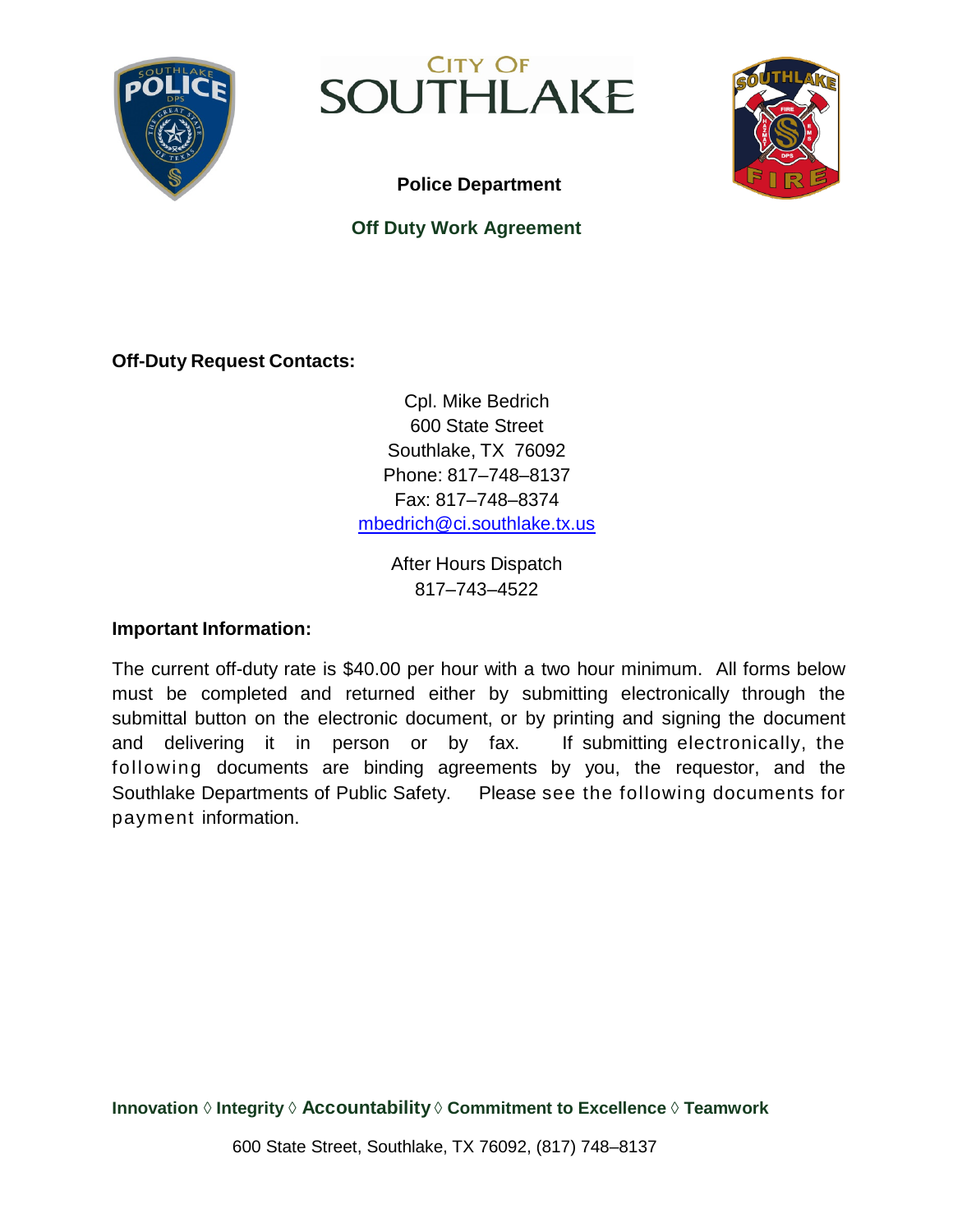

## **CITY OF** SOUTHLAKE



## **Police Department**

## **Off Duty Work Agreement**

The City of Southlake is pleased to offer opportunities to its police officers for off-duty assignments. However, the City must ensure that your business will agree to certain conditions before it will allow the placement of off-duty officers. These conditions are as follows:

- Members of the Southlake Police Department are prohibited from accepting off-duty assignments wherein the actual or potential use of law enforcement powers or other public safety related authority is anticipated unless such assignments are scheduled through the Southlake Department of Public Safety. Therefore, all requests for officers to work such offduty assignments must be made through the Southlake Police Department by contacting Cpl. Mike Bedrich at (817) 748-8137. Any arrangements made with any individual officer will not be honored.
- Police Officers assigned to work off-duty assignments wherein the actual or potential use of law enforcement powers or other public safety related authority is anticipated will be paid by your business \$40.00 per hour for every hour worked by the officer. The checks should be made payable to the individual officer(s) and forwarded to the Southlake Police Department no later than ten (10) days following the date the off-duty assignment was performed. All checks should be forwarded to Southlake Police, Attn: Cpl. Mike Bedrich, 600 State Street, Southlake, Texas 76092

The Southlake Police Department believes that compliance with these conditions is necessary not only for the benefit of its officers, but also for the benefit of the public as a whole. Therefore, if your business is unable or unwilling to comply with these conditions, the Southlake Police Department may not elect to authorize its officers to work off-duty assignments for you.

Your signature below signifies that you have read this agreement and agree to comply with the conditions set forth herein for the placement of off-duty police officers.

I have read the conditions set forth in this agreement for placement of off-duty police officers and agree that will comply with them. I understand that failure to comply with these conditions may result in the refusal by the Southlake Police Department to authorize its officers to accept off-duty assignments offer(s).

| Signature           | Date  |  |  |
|---------------------|-------|--|--|
|                     |       |  |  |
|                     |       |  |  |
| <b>Printed Name</b> | Title |  |  |

| POLCE USE ONLY                                     |  |  |
|----------------------------------------------------|--|--|
| Initials of Receiving Personnel:<br>Date Received: |  |  |